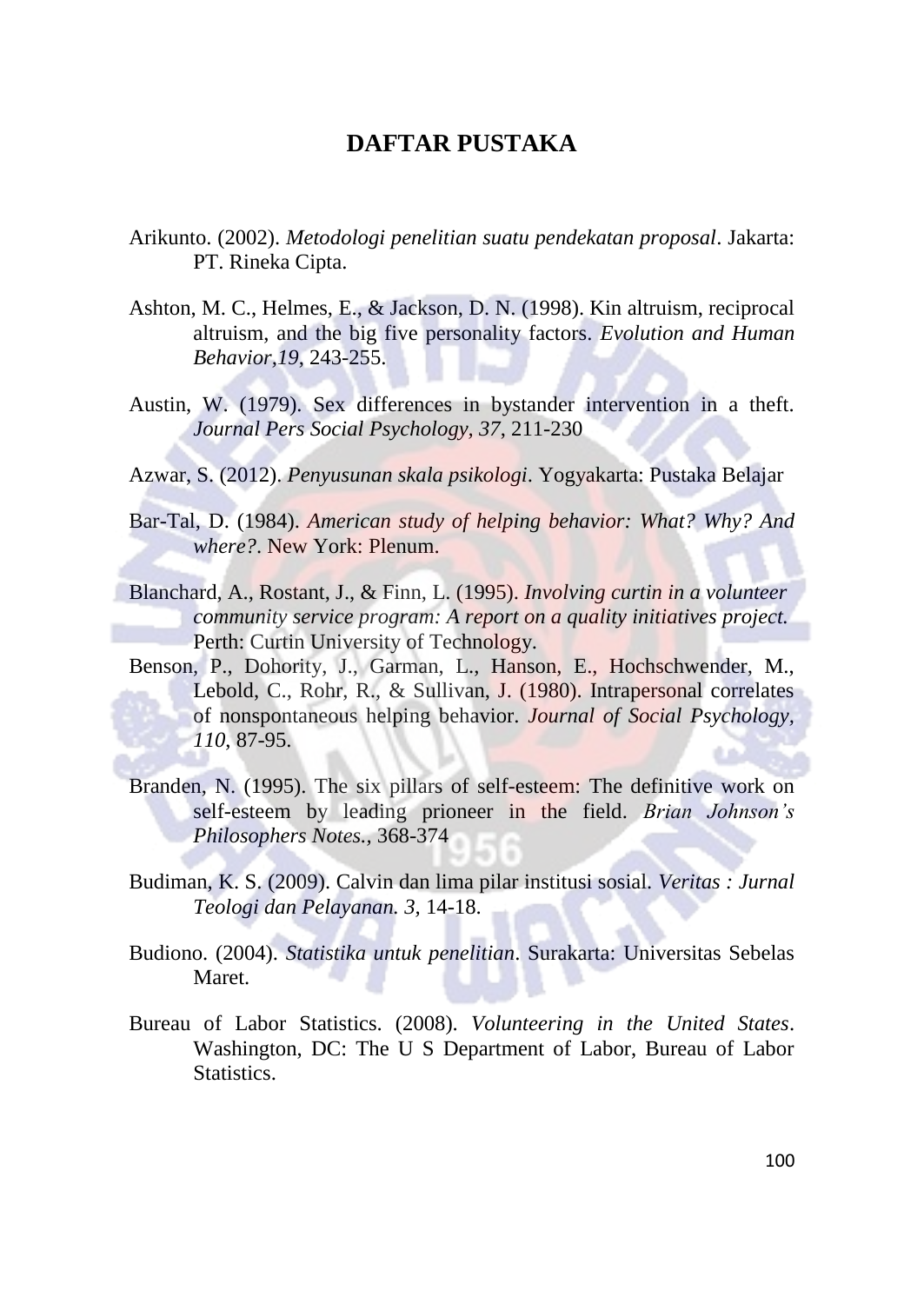- Bussell, H., & Forbes, D. (2002). Understanding the volunteer market: The what, where, who and why of volunteering. *International Journal of Nonprofit and Voluntary Sector Marketing, 7*, 244-257
- Campbell, R. L. (2006). Altruism in auguste comte and ayn rand. *The Journal of Ayn Rand Studies, 7*(2), 357-369.
- Carlson, M., & Miller, N. (1987). Explanation of the relation between negative mood and helping. *Psychology Bullying Journal, 102,* 91- 108
- Carpenter, J., & Myers, C. K. (2007). Why volunteer? Evidence on the role of altruism, reputation, and incentives. *IZA Discussion Paper No. 3021.* Germany: Bonn.
- Chapman, J., & Morley, R. (1999). Collegiate service-learning. *Journal of Prevention & Intervention in the Community*, *18*(1), 19-33.
- Cialdini, R. B., Baumann, D. J., & Kenrick, D. T. (1981). Insights from sadness: A three-step model of the development of altruism as hedonism. *Development Journal Revision 1*, 207-237.
- Clary, E. G., & Snyder, M. (1990). A functional analysis of volunteers' motivations. *Paper presented at the meeting of the Spring Research Forum.* Newbury Park, CA: Sage.
- Clary, E. G., & Snyder, M. (1991). A functional analysis of altruism and prosocial behavior: The case of volunteerism. *Review of Personality and Social Psychology, 12*, 119-148.
- Clary, E. G., Snyder, M., & Ridge, R. (1992). Volunteers' motivations: a functional strategy for the recruitment, placement, and retention of volunteers. *Nonprofit Management and Leadership, 2*, 333-350.
- Clary, E. G., Snyder, M., Ridge, R., Copeland, J., Stukas, A. A., Haugen, J., & Miene, P. (1998). Understanding and assessing the motivation of volunteers: A functional approach. *Journal of Personality and Social Psychology, 74*, 1516-1530.
- Clary, E. G. & Ridge, R. D. (1998). Understanding and assessing the motivations of volunteers: A functional approach. *Journal of*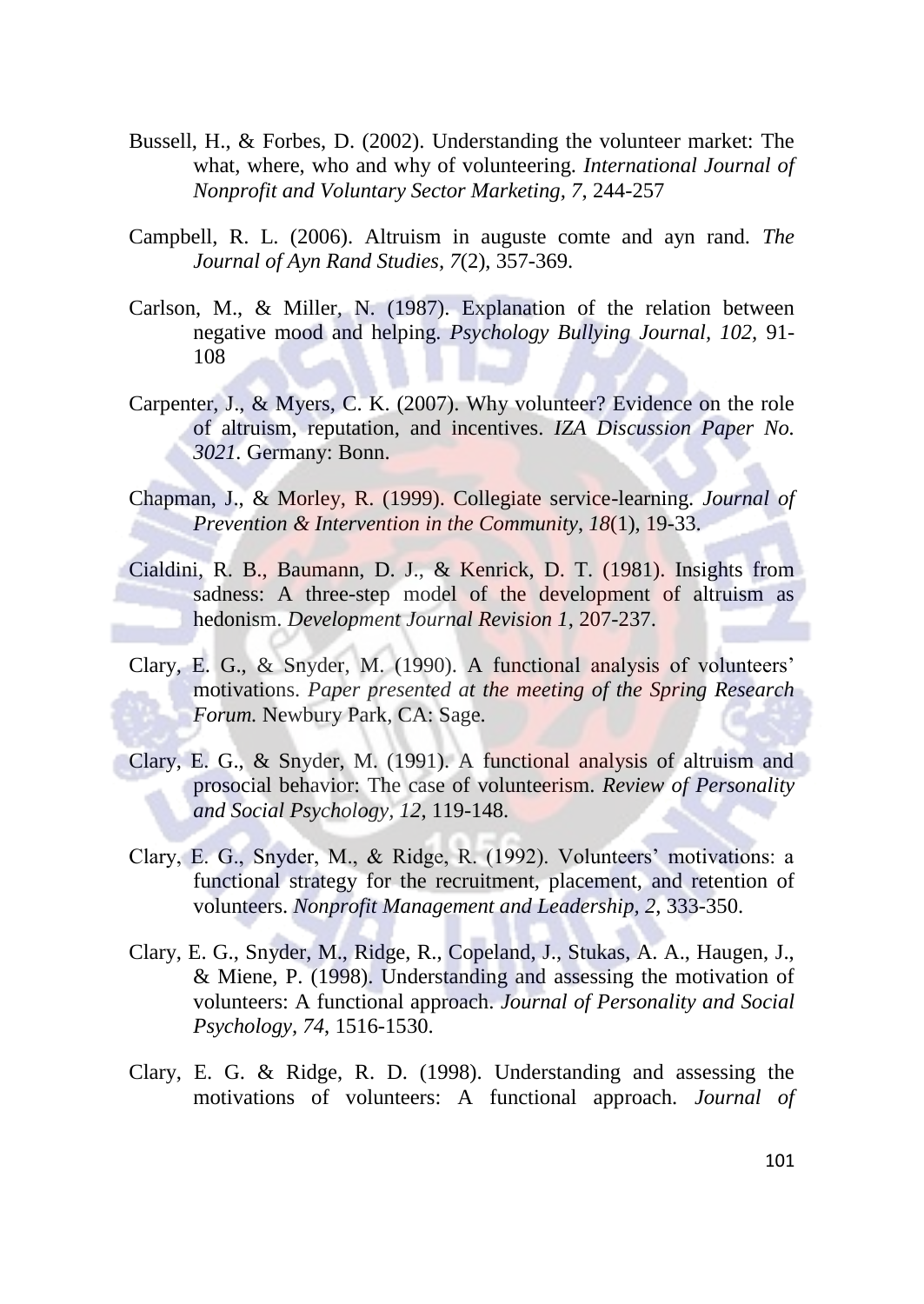*Personality and Social Psychology*, *74*, (6). American Psychology Association.

- Cnaan, R. A., & Goldberg-Glen, R. S. (1991). Measuring motivations to volunteer in human services. *Journal of Applied Behavioral Science, 27*, 269-284.
- Corporation for National and Community Service. (2008). *Volunteering in America research highlights*. Washington, DC: The Corporation for National and Community Service.
- Coopersmith, S. (1967). *The antecedents of self-esteem.* San Francisco: Freeman.
- Curtis, J. E., Grabb, E., & Baer, D. (1992). Voluntary association membership in fifteen countries: A comparative analysis. *American Sociological Review, 57,* 139-152.
- Cunha, D. (1985). *Interpersonal trust as a function of social orientation.* (Unpublished Master of diaconiology thesis). University of Delhi, Delhi.
- Department of Psychological Services & Research. (2007). *Self Esteem: A self help guide*. Dumfries & Galloway. England: Dumfris
- De-Waal, F. B. M. (2008). Putting the altruism back into altruism: The evolution of empathy. *Annual Review of Psychology, 59*, 279-300
- Esmond, J. (2004). *Developing the volunteer motivation inventory to asess the underlying motivational drives of volunteers in Western Australia.* Western Australia: Lotterywest Social Research Grant and CLAN WAInc.
- Felker. (1974). *The development of self esteem.* New York: William Corporation.
- Fitch, R. T. (1987). Characteristics and motivations of college students volunteering for community service. *Journal of College Student Personnel, 28*, 424-431.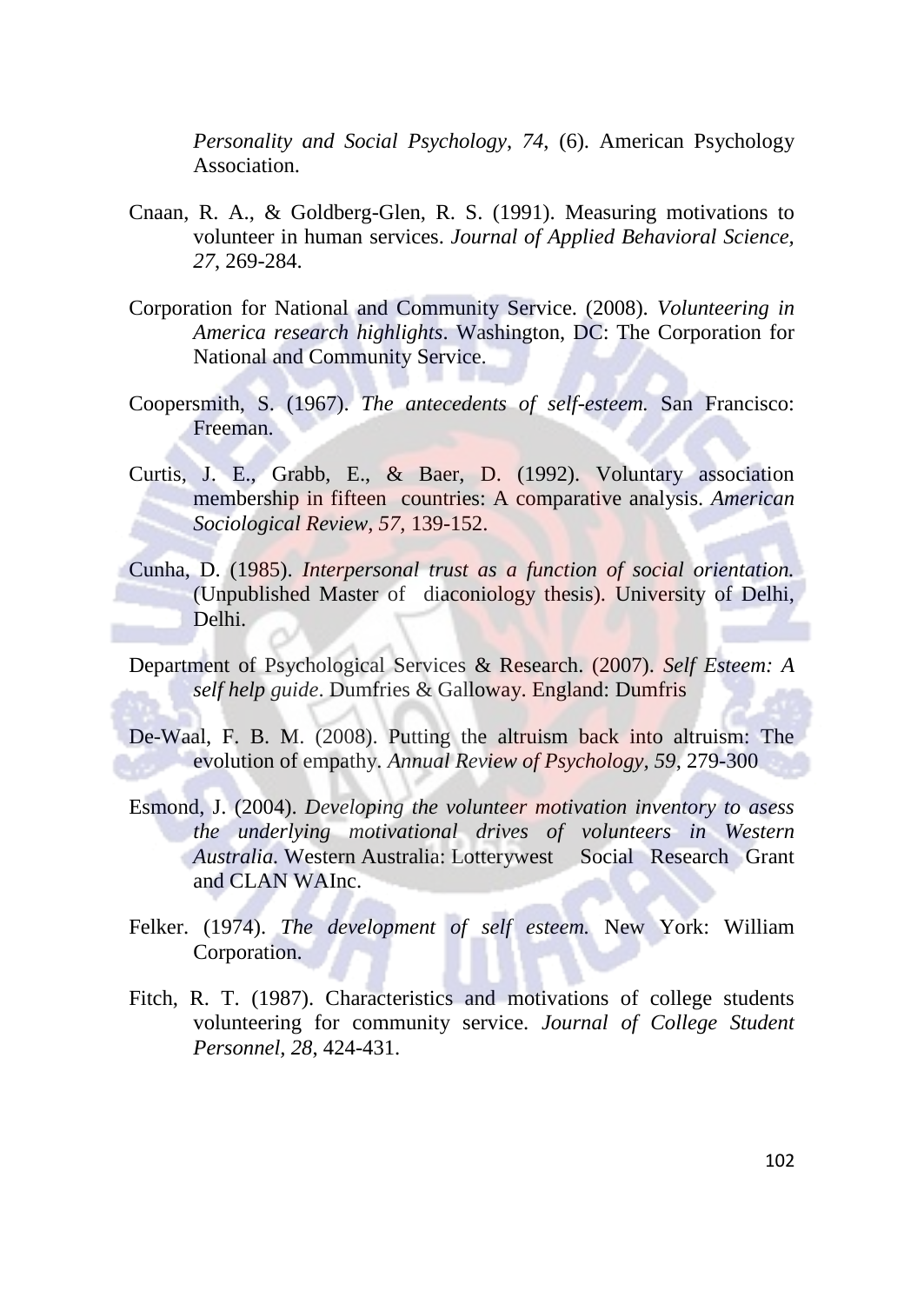- Fletcher, T. D., & Major, D. A. (2004). Medical students' motivations to volunteer: An examination of the nature of gender differences. *Journal of Sex Roles*, *51*, 109-114.
- Forgas, J. P., & Bower, G. H. (1988). Affect in social judgments. *Australian Journal of Psychology, 40*, 125-145.
- Frisch, M. B., & Gerard, M. (1981). Natural helping systems: A survey of Red Cross volunteers. *American Journal of Community Psychology, 9,* 567-579.
- Ghozali, I. (2009). *Aplikasi multivariate dengan menggunakan program SPSS*. Semarang: UNDIP.
- Gintisa, H. B., Boydc, R., & Fehrd, E. (2002). Explaining altruistic behavior in humans. *Evolution and Human Behavior, 24*, 153–172.
- Gidron, B. (1978). Volunteer work and its rewards. *Volunteer Administration Journal, 11*. 18-32
- Hadi, S. (2000). *Analisa butir untuk instrument, angket, tes dan skala nilai.* Yogyakarta: Andi Offset.
- Herzberg, F. (1966). *Work and the nature of men.* Cleveland: World.
- Howarth, E. (1976). Personality characteristics of volunteers. *Psychological Reports, 38*, 855-858.
- Horton-Smith, D. (1981). Altruism, volunteers, and volunteerism. *Journal of Voluntary Action Research, 10*, 21-36.
- Independent Sector. (1994). *Giving and volunteering in the United States. Findings from a national survey.* Washington, DC: Author.
- Katz, D. (1960). The functional approach to the study of attitudes. *Public Opinion Quarterly, 24,* 163-204.
- Kramer, R. M., & Brewer, M. B. (1986). *Social group identity and the emergence of cooperation in resource conservation dilemmas, 34.* 205-210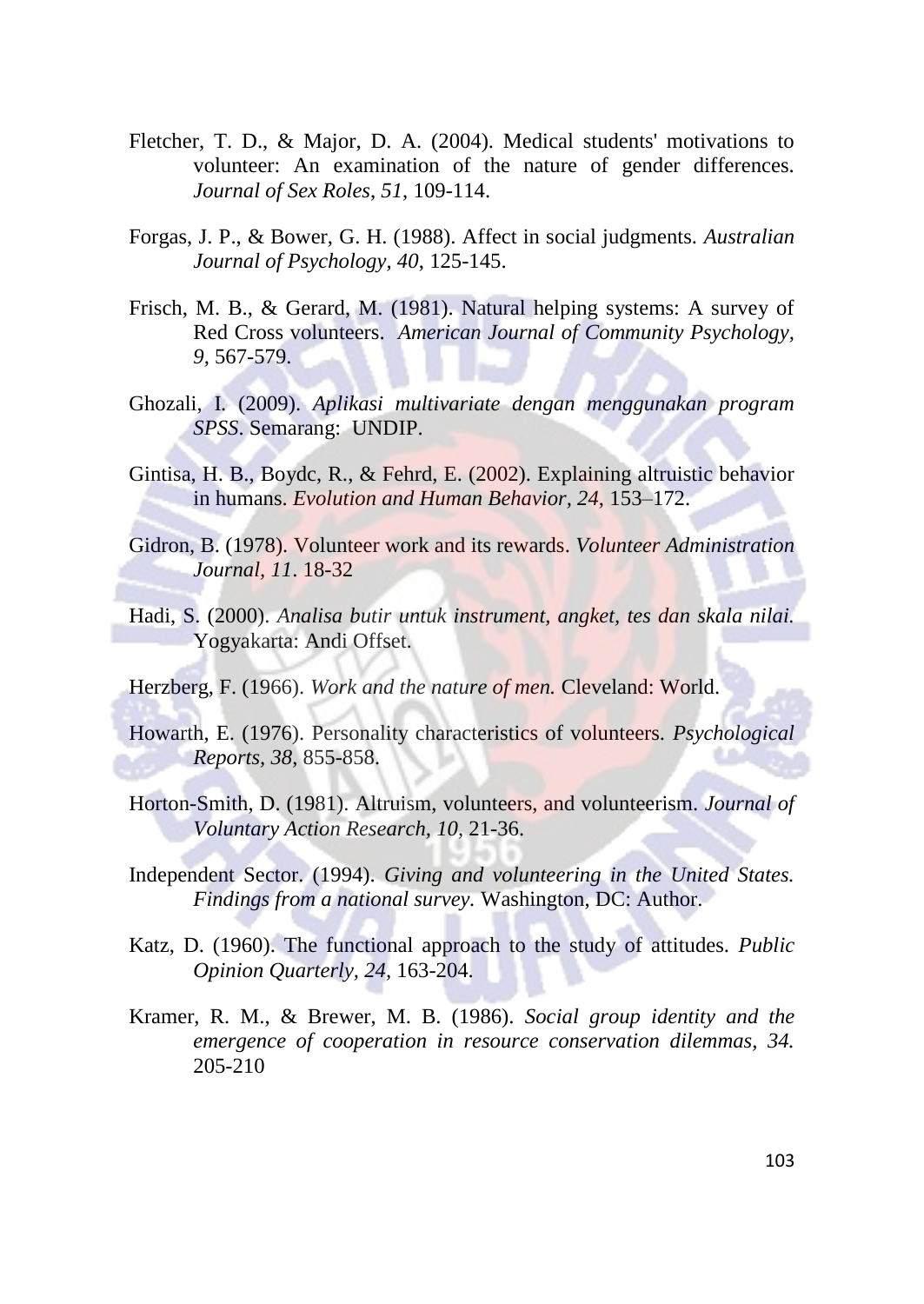- Latham, G. P., & Pinder, C. C. (2005). Work motivation theory and research at the dawn of the twenty-first century. *Annual Review Psychology*. 485-516.
- Linley, P. A., Joseph, A., Harrington S., & Wood, A. M. (2006). Positive psychology: Past, present, and (possible) future. *The Journal of Positive Psychology, 1*, 316.
- Luthans, F. (2005). *Perilaku organisasi* (10<sup>th</sup> ed.). Jakarta: Penerbit Universitas Indonesia.
- Maslow, A. H. (1954). *Motivation and personality.* New York: Harper.
- McClelland, D. C., Atkinson, J. W., & Lowell, E. L. (1953). *The achievement motive.* New York: Irvington.
- McCurley, S., & Lynch, R. (1994). *Essential volunteer management.* London: Directory of Social Change.
- McEwin, M., & Jacobsen-D'Arcy, L. (1992). *Developing a scale to understand and assess the underlying motivational drives of volunteers in Western Australia.* Final report. Perth: Lotterywest & CLAN WA Inc.
- Musick, M. A., & Wilson, J. (2008). *Volunteers - A social profile*. Bloomington: Indiana University Press
- Oliner, S. P., & Oliner, P. M. (1998). *The altruistic personality: Rescuers of jews in nazi Europe.* New York: Free Press.
- Papadakis, K. (2004). Understanding volunteers motivations. *Northeastern Recreation Research Symposium. 1*, 321-326
- Peterson, C., & Seligman, E. P. M. (2004). *Character strengths and virtues, a handbook and classification.* American Psychological Association. New York: Oxford University Press.
- Piliavin, J. A., & Charng, H. (1990). Altruism: A review of recent theory and research. *Annual Review of Sociology 16,* 27-65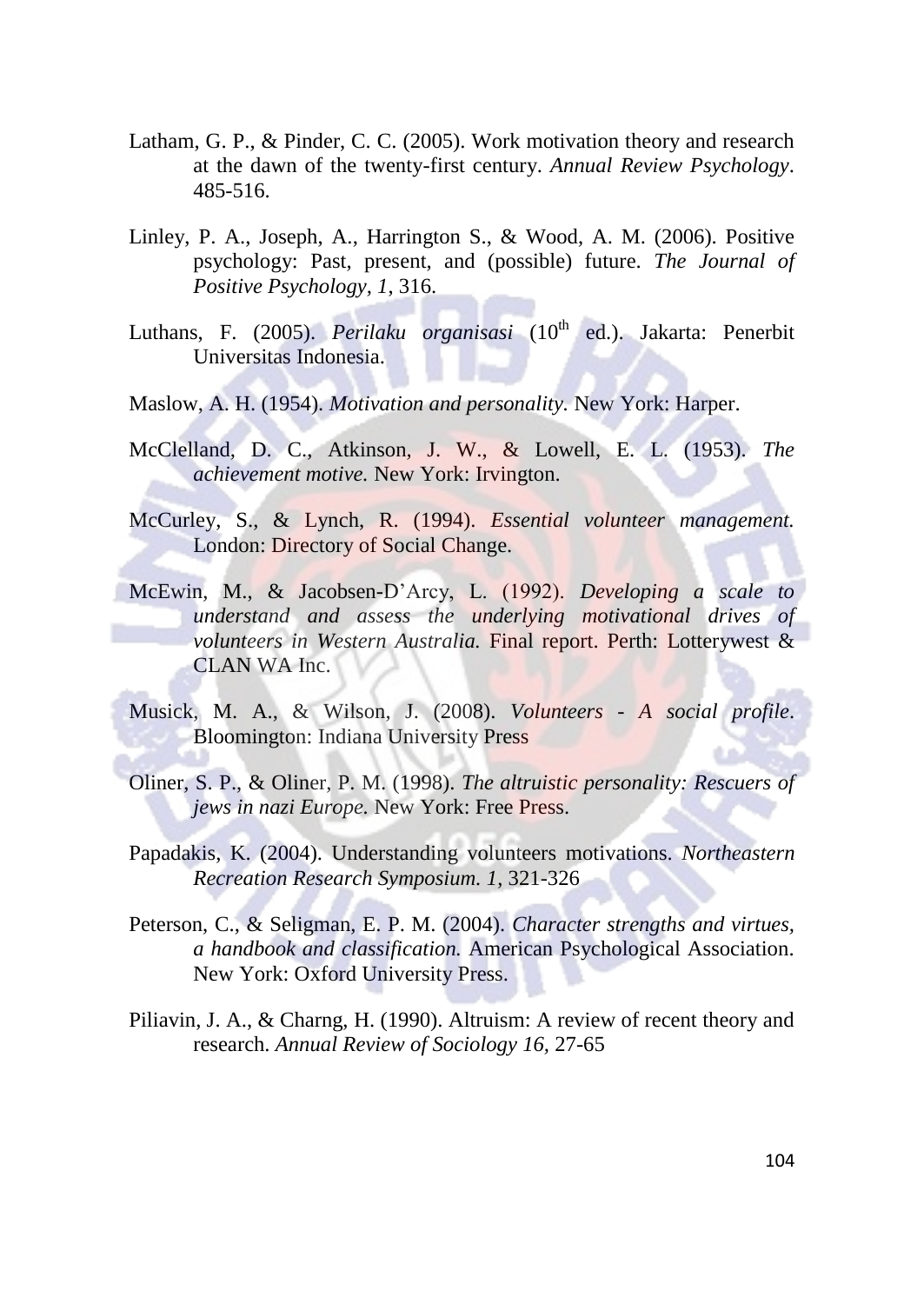- Piliavin, J. A., & Unger, R. K. (1985). The helpful but helpless female: Myth or reality? In women, gender, and social psychology*.* Hillsdale, NJ: Erlbaum
- Pinder, C. C. (1998). *Work motivation in organizational behavior.* New Jersey: Prentice Hall.
- Reddy, R. D. (1980). *Individual philanthropy and giving behavior. In participation in social and political activities.* San Fransisco: Jossey-**Bass**
- RMIT Counselling Services. (2009). *Developing self confidence, self esteem, and resilience*. Melbourne: Australia RMIT University.
- Rokach, A., & Wanklyn, S. (2009). Motivation to volunteer: Helping empower sick children. *Psychology and Education: An Interdisciplinary Journal, 46*(1), 7-25.
- Rushton, J. P. (1998). Genetic similarity, human altruism, and group selection. *Behavioral and Brain Sciences, 12*, 503-559.
- Santosa, S. (2000). *Buku latihan SPSS statistic parametric*. Jakarta: Elex Media Komputindo.
- Sarwoto. (1979). *Dasar-dasar organisasi dan manajemen*. Jakarta: Ghalia Indonesia.
- Schwartz, S. H. (1970). Elicitation of moral obligation and self-sacrificing behavior: An experimental study of volunteering to be a bone marrow donor. *Journal Pers Social Psychology 37*, 283-293.
- Sesardic, N. (1999). Altruism. *Brit Journal Phil Science 50*, 457-466.
- Sevilla, C. G. (2007). *Research methods*. Quenzon City: Rex Printing Company.
- Skelly, J. (2007). *Motivating volunteers.* Nevada: University of Nevada
- Slamet, M. (Juni, 24, 2009). *Voluntary organization.* Retrieved from: http//:www.margonoipb.files.wordpress.com/2009/03/8.volunteersm. ppt.